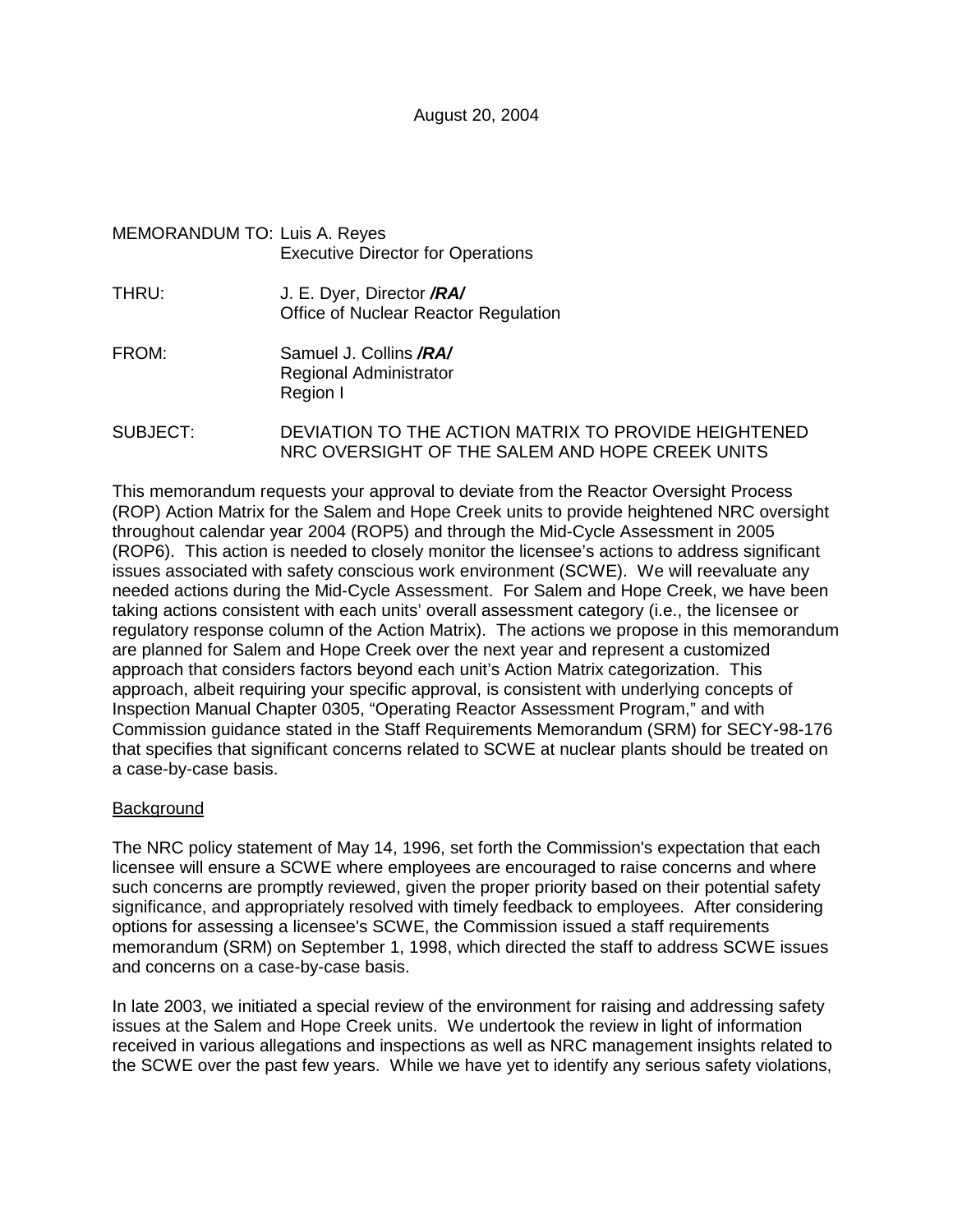#### Luis A. Reyes 2

collectively, information gathered has led to concerns about the work environment, particularly as it relates to the handling of emergent equipment issues and associated operational decisionmaking. Concerns regarding PSEG's ability to effectively address potential safety issues had been previously documented in inspection reports and periodic assessment letters. For example, a substantive cross cutting issue in the area of problem identification and resolution was initially identified based on inspections conducted in 2002 and has continued for three more assessment periods including the most recent Mid-Cycle Assessment period.

On January 28, 2004, NRC Region I issued a letter to PSEG that provided interim results of our special review. This review had included numerous interviews of current and former Salem/Hope Creek employees, at various levels of the organization up to and including nuclear executives. Our interviews sought to understand the extent to which a SCWE existed at the station. During our review, we accumulated information about a number of events which, to varying degrees, called into question PSEG management's openness to concerns and alternative views, strength of communications, and effectiveness of the station's corrective action and feedback processes.

In response to our January 28, 2004, letter, PSEG committed to provide significant financial resources to improve station performance and discussed their plans to assess the work environment in their February 13, and February 27, 2004, letters, respectively. In a March 18, 2004, management meeting, PSEG provided the preliminary results of three major assessments of the work environment at the station and subsequently communicated the results in a letter dated May 21, 2004. These assessments included: (1) a safety culture survey conducted by Synergy Corporation in December 2003; (2) a safety culture assessment conducted by the Utility Service Alliance (USA) in March 2004 to evaluate the Salem and Hope Creek safety culture against standards of excellence; and (3) an in-depth evaluation of the work environment for raising and addressing safety issues conducted by an Independent Assessment Team (IAT) between February and April 2004. This last assessment was in direct response to the interim findings documented in our January 28, 2004, letter. The reports of these assessments are available on the NRC Web Site at www.nrc.gov/reading-rm/adams.html using accession number ML040610856. The assessments identified the need for improvement of the work environment and equipment reliability. These assessments also identified that better implementation of station processes, such as corrective actions and work management, were important to achieving equipment improvements. Subsequently, PSEG managers discussed their plans to address SCWE issues in a June 16, 2004, management meeting with the NRC staff and in a letter dated June 25, 2004, in which they indicated the general methods they intended to use to improve the work environment at the station.

On July 30, 2004, NRC Region I issued a letter to PSEG that provided the final results of our special review. This in-depth review confirmed our interim results and generally agreed with the results of PSEG's self-assessments. Specifically, we did not identify any serious safety violations; however, we concluded that there were numerous indications of weaknesses in corrective actions and management efforts to establish an environment where employees are consistently willing to raise safety concerns. Some PSEG staff and managers felt that the company had emphasized production to a point which negatively impacted the handling of emergent equipment issues and associated operational decision-making. Additionally, management has not been consistent in its support of station staff identifying concerns and providing alternate views. We found examples of unresolved conflict and poor communication between management and staff, as well as underlying staff and management frustration with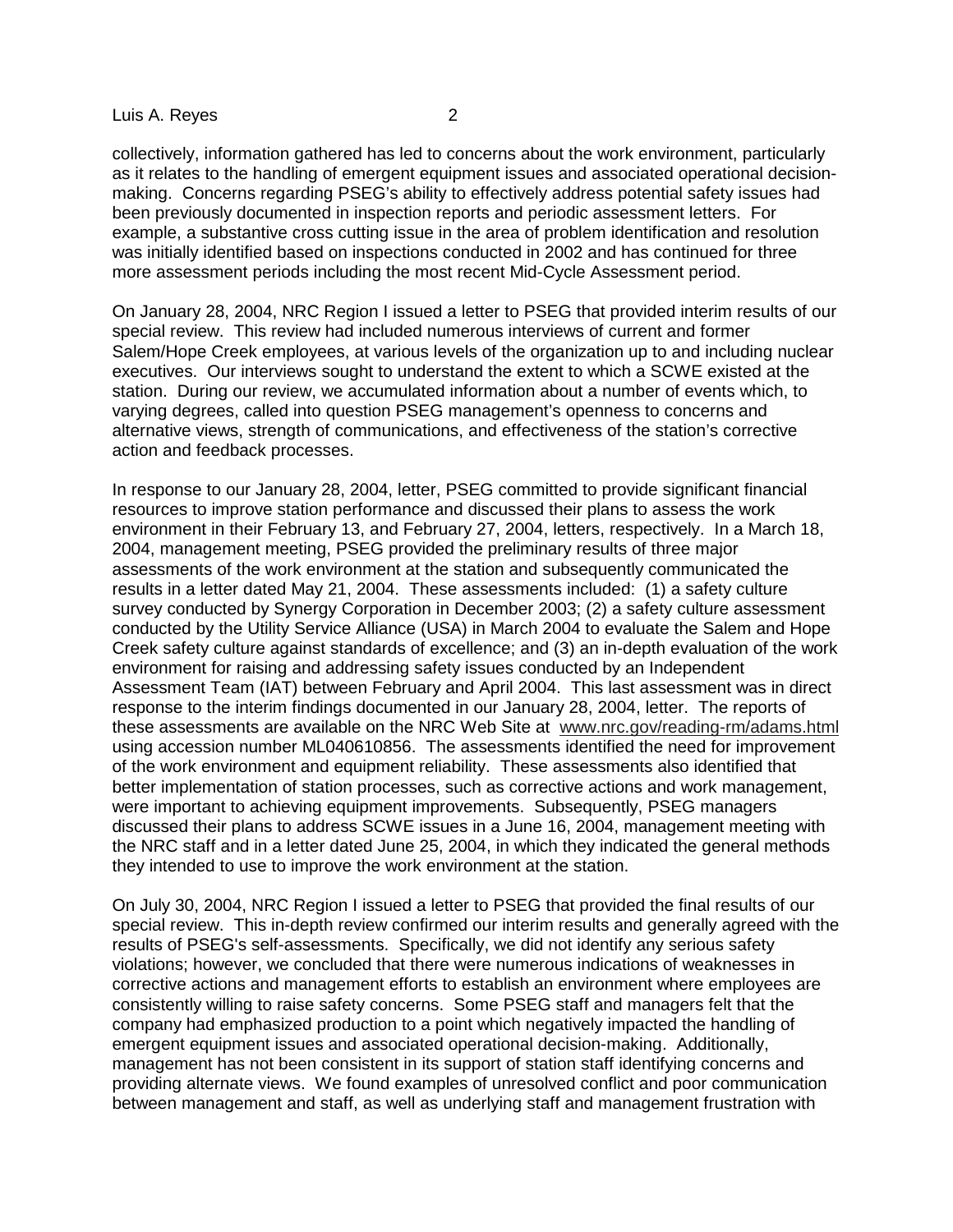#### Luis A. Reyes 3

poor equipment reliability. The equipment issues stemmed, in part, from weaknesses in implementation of station processes such as work management and corrective action. As of July 30, 2004, the NRC staff was continuing to review certain discrete issues and events to establish whether violations of regulatory requirements, beyond those already identified in NRC reports and correspondence, occurred.

#### Deviation Basis

Although there is no prescriptive guidance on the SCWE, the Commission, in a May 14, 1996 policy statement, acknowledged that a strong SCWE is necessary at nuclear power plants and provided a number of issues for the staff to consider when assessing SCWE issues. Because of its importance, the Commission also recommended that SCWE issues be addressed on a case-by-case basis.

Overall, performance at the Salem and Hope Creek Units has been inconsistent, with frequent challenges to plant operation from equipment and human performance issues. These frequent, and occasionally repetitive, challenges have contributed to plant staff's negative perception of PSEG management's willingness to address these performance issues. These and other factors have contributed to concerns about the SCWE at the stations.

While PSEG has begun initial efforts to address work environment problems by developing action plans in response to the three aforementioned assessments, the NRC staff believes that the situation at the Salem and Hope Creek units warrants close NRC oversight. The staff considers this approach to be consistent with Commission policy.

The ROP Action Matrix includes a range of licensee and NRC actions for each column of the Matrix. However, as discussed in Inspection Manual Chapter 0305, there may be instances in which the actions prescribed by the Action Matrix may not be appropriate. In the case of Salem and Hope Creek, the actions associated with the Regulatory Response Column (the highest column for any of the three units) do not provide the level of oversight needed to appropriately monitor licensee implementation of SCWE initiatives. Therefore, Region I believes that continued heightened oversight as discussed in the following sections should be undertaken at a level of effort above that of the Regulatory Response Column for the Salem and Hope Creek units throughout 2004 (ROP5) and through the Mid-Cycle Assessment in 2005 (ROP6).

### Planned Actions

### Requested Deviation

The region requests your approval to deviate from the ROP Action Matrix to provide the following oversight for Salem and Hope Creek throughout calendar year 2004 and through the Mid-Cycle Assessment in 2005. As discussed above, the NRC is considering the following actions to closely monitor PSEG's improvement efforts.

 Conduct periodic management meetings and site visits focused on reviewing results of licensee improvement initiatives, such as efforts to improve work management and corrective actions. Increase the frequency of senior management involvement in meetings, site visits, and correspondence. This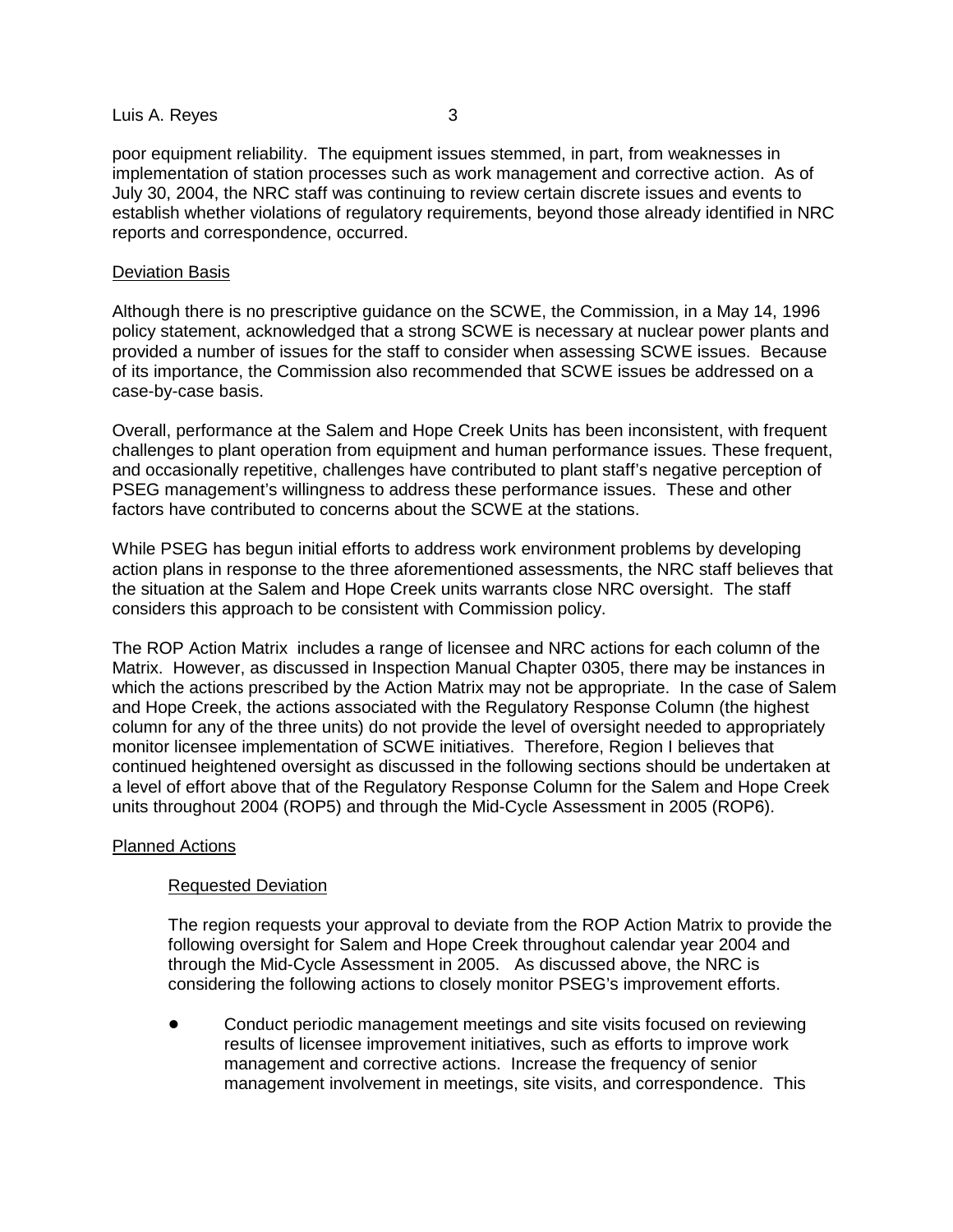would include Regional Administrator involvement in the End-of-Cycle Meeting and, potentially, other periodic meetings and site visits.

- Use an internal NRC coordination team, involving regional and headquarters experts in reactor oversight and in SCWE and related performance attributes, to help coordinate NRC review efforts. The team would assist in focusing NRC staff resources for the evaluation of licensee self-assessment efforts, including providing a periodic review of PSEG SCWE performance indicators. The team would also be responsible for implementation of communication plans for significant NRC actions.
- Review detailed SCWE improvement plans being developed by PSEG to identify SCWE and related performance attributes. Additional NRC actions/inspections would be proposed to review these performance attributes. After consultation with NRR, final actions/inspections would be developed.
- Enhance existing ROP baseline inspections, by adjusting inspection scope, to verify the effectiveness of licensee improvement efforts for SCWE and related performance attributes. For example, we may supplement the Salem Problem Identification and Resolution (PI&R) inspection team, which currently plans to inspect in February 2005, with one to three additional inspectors to review sitewide performance issues. Expand the breadth and depth of PI&R sample inspections to understand initial licensee response to new events and issues, including the extent to which the new information reflects improved or declining performance in this substantive cross cutting area.
- Return to normal NRC monitoring efforts consistent with the Action Matrix, if and when: licensee self-assessment has concluded that substantial, sustainable progress has been made, and NRC has completed a review, the results of which confirm the licensee's assessment results.

# Continued Actions within the ROP

We also plan to continue the following actions, in accordance with the ROP, to provide appropriate oversight of Salem and Hope Creek. These actions, although not requiring approval as a deviation, are included for your information.

- Continue a focus within baseline inspections on the corrective action and work management programs, including review of equipment reliability issues.
- Maintain the Salem and Hope Creek Resident Inspector staffing in a manner consistent with ensuring an adequate level of on-site inspection.
- Conduct the planned Salem and Hope Creek PI&R team inspections as scheduled in early and late 2005, respectively.

Consistent with the SRM dated May 27, 2004, a copy of this deviation memorandum will be provided to the Commission and the deviation will be discussed at the next Agency Action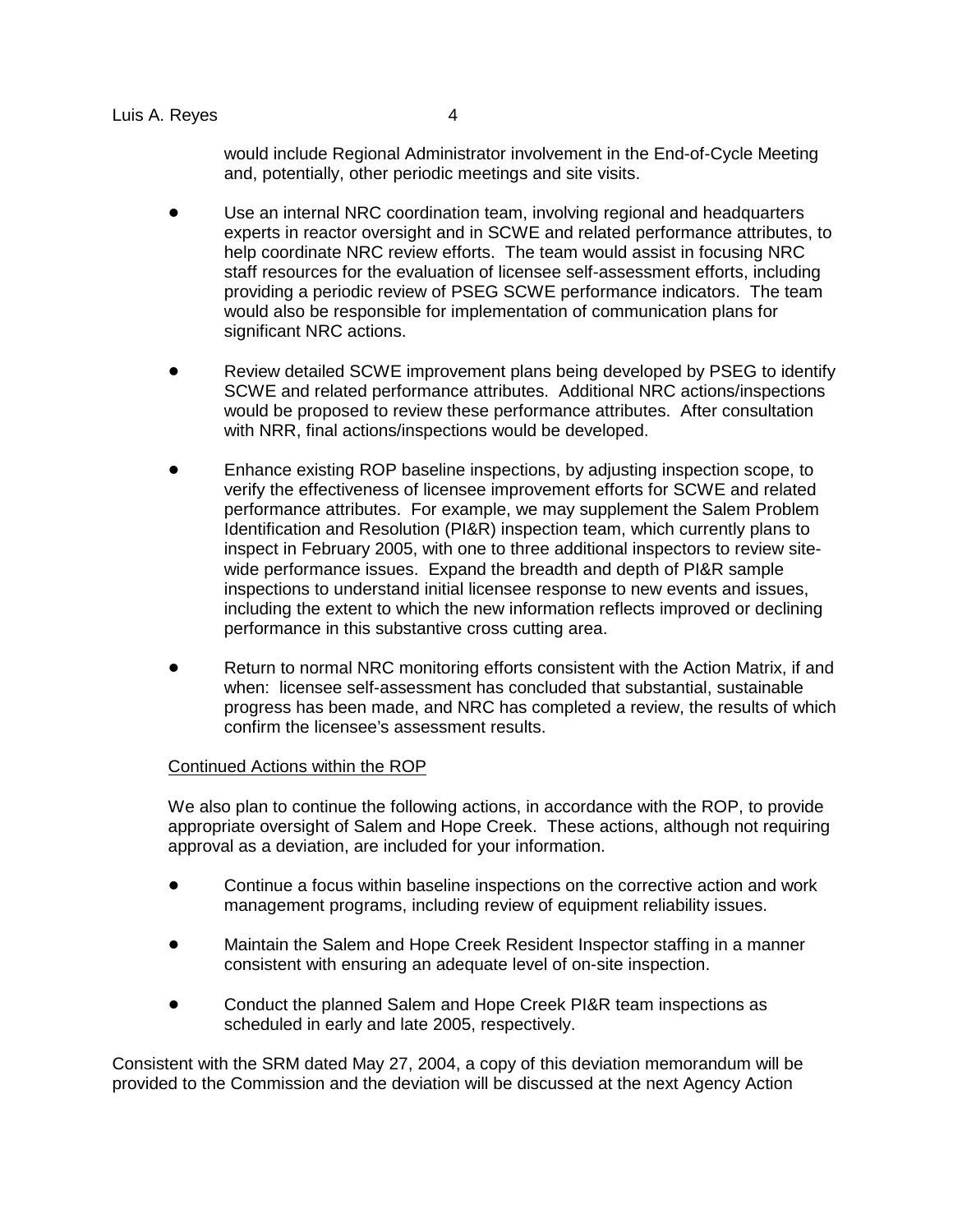Luis A. Reyes 5

Review Meeting. Pending your approval, the NRC staff will develop a communication approach to ensure that the licensee and stakeholders are appropriately informed.

> Approval: \_\_**/RA/** on August 23, 2004\_\_\_\_\_\_\_\_ Luis A. Reyes